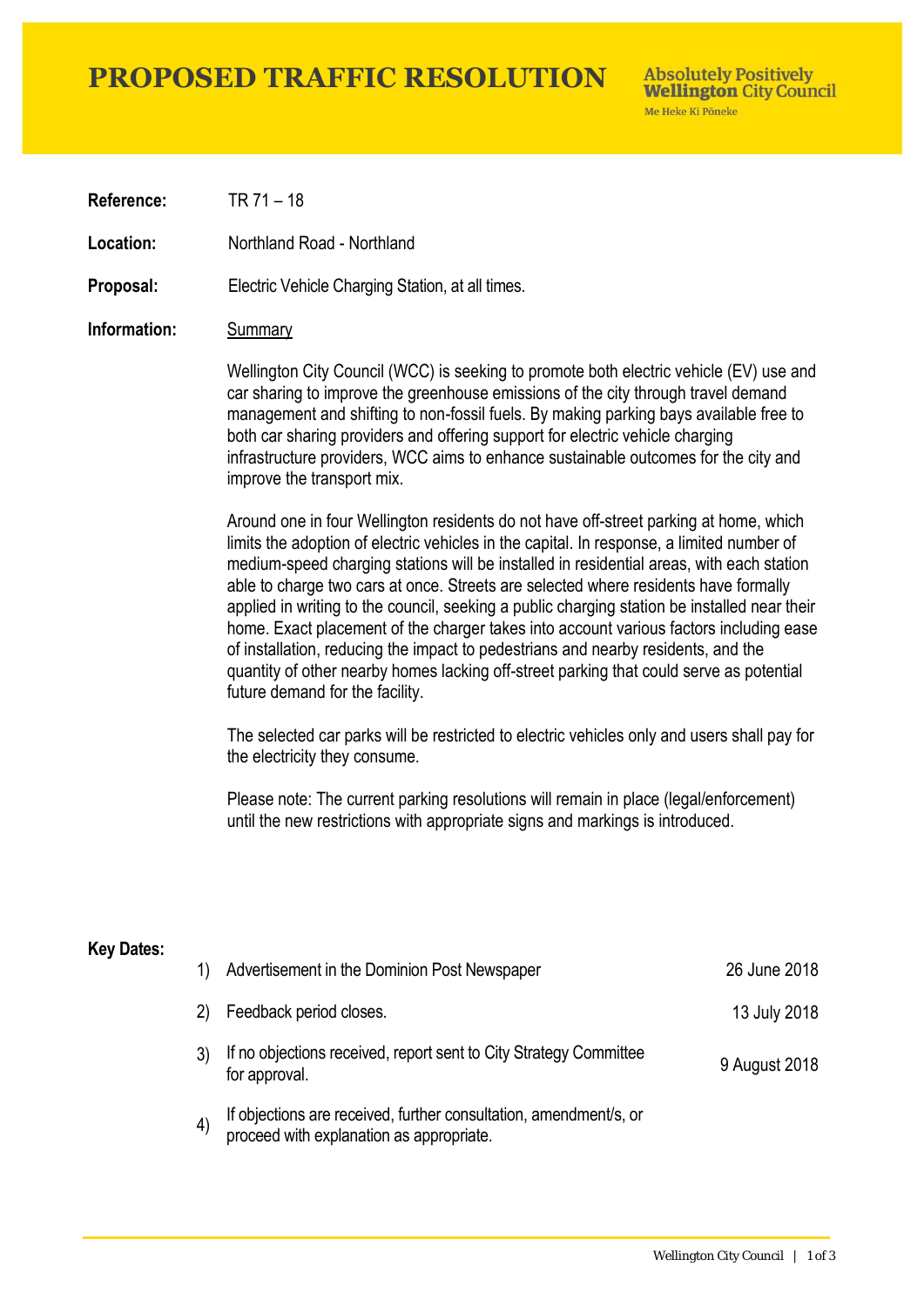# **PROPOSED TRAFFIC RESOLUTION**

## **Legal Description:**

*Add to Schedule B (Class Restricted) of the Traffic Restrictions Schedule* 

| <b>Column One</b>     | <b>Column Two</b>                                                                | <b>Column Three</b>                                                                                                                                                                                                                                            |
|-----------------------|----------------------------------------------------------------------------------|----------------------------------------------------------------------------------------------------------------------------------------------------------------------------------------------------------------------------------------------------------------|
| <b>Northland Road</b> | Parking place in the form<br>of electric vehicles only<br>parking, at all times. | East side, commencing 55.4 metres<br>north of its intersection with<br><b>Randwick Road (Grid coordinates)</b><br>$X = 1,747,245.280$ m<br>$Y = 5,428,384.420$ m) and extending<br>in a northerly direction following the<br>eastern kerbline for 12.0 metres. |

**Date:** 20/06/18

**Prepared By:** Charles Kingsford **(Principal Traffic Engineer, T/L) Approved By:** Steve Spence **(Chief Advisor, Transport & Infrastructure)**

## **WCC Contact:**

#### Sigurd Magnusson **Sustainability Advisor**

Wellington City Council 101 Wakefield Street / PO Box 2199, Wellington Phone: +64 4 803 8697 Email: electricvehicles@wcc.govt.nz